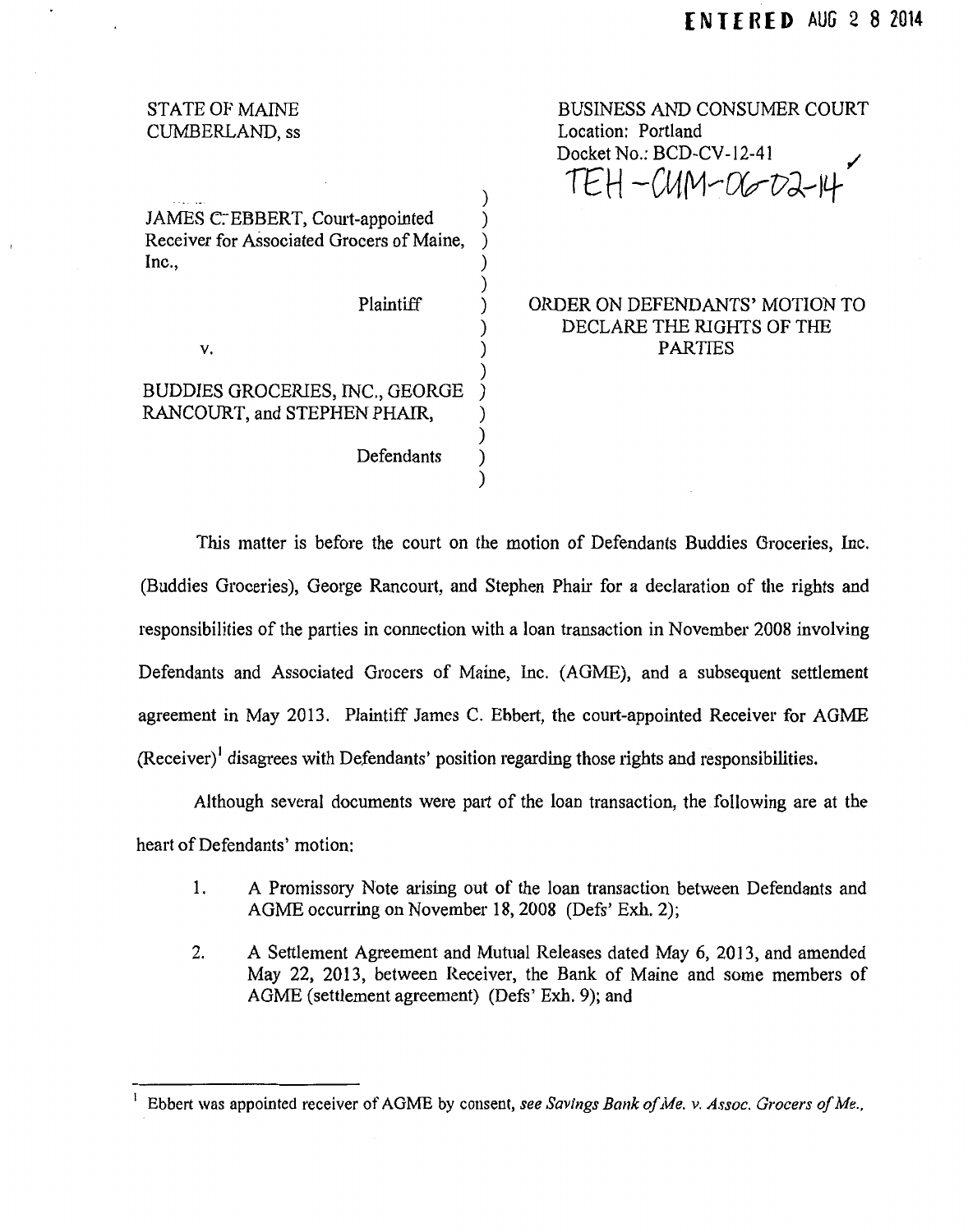3. A Joinder to Settlement Agreement, dated May 22, 2013, pursuant to which Buddies Groceries, as a member of AGME, agreed to join and be bound by the terms of the settlement agreement (joinder agreement) (Defs' Exh. 10).

In a Scheduling Order in this case dated November 22, 2013, the Court (Nivison, J.) authorized the filing of a motion by Defendants requesting "a declaration of the patties' rights and obligations under cettain documents" related to the loan transaction and settlement

agreement.<sup>2</sup> Pursuant to that authorization, Defendants' motion addresses the following issues:

- 1) Does the Promissory Note in the loan transaction constitute a loan to and the corporate debt of Buddies Groceries, or a loan to and the personal debt of Rancourt and Phair?
- 2) Does the settlement agreement, as amended, together with the joinder agreement, constitute a release by Receiver of any further obligation by Defendants, individually and collectively, to pay the Promissory Note?
- 3) If the answer to Question 2 is no, has the Note been satisfied by Receiver's alleged retention of collateral, identified as Buddies Groceries membership interest in and its capital account with AGME, that was pledged to secure the Note?

Defendants argue that the Promissory Note is the obligation of Buddies Groceries, not Rancourt and Phair; that the mutual release in the settlement and joinder agreements includes the Note; and that, even if the Note was not included in the settlement agreement, any obligation of Defendants under the Note has been satisfied by the Receiver's retention of collateral used to secure the loan. Based on these arguments, Defendants maintain that they are not indebted to AGME and are not required to make any further payments to Receiver.

Receiver asserts that the Promissory Note is in fact the personal obligation of Rancourt and Phair; that neither Rancourt nor Phair is a party to the settlement and joinder agreements and, therefore, the mutual release in the settlement agreement only benefits Buddies Groceries and does not encompass the Note obligation; that the settlement and joinder agreements address

 $<sup>2</sup>$  The Scheduling Order also authorized the Bank of Maine, in its discretion, to file an opposition and</sup> surreply in support of its opposition to the motion.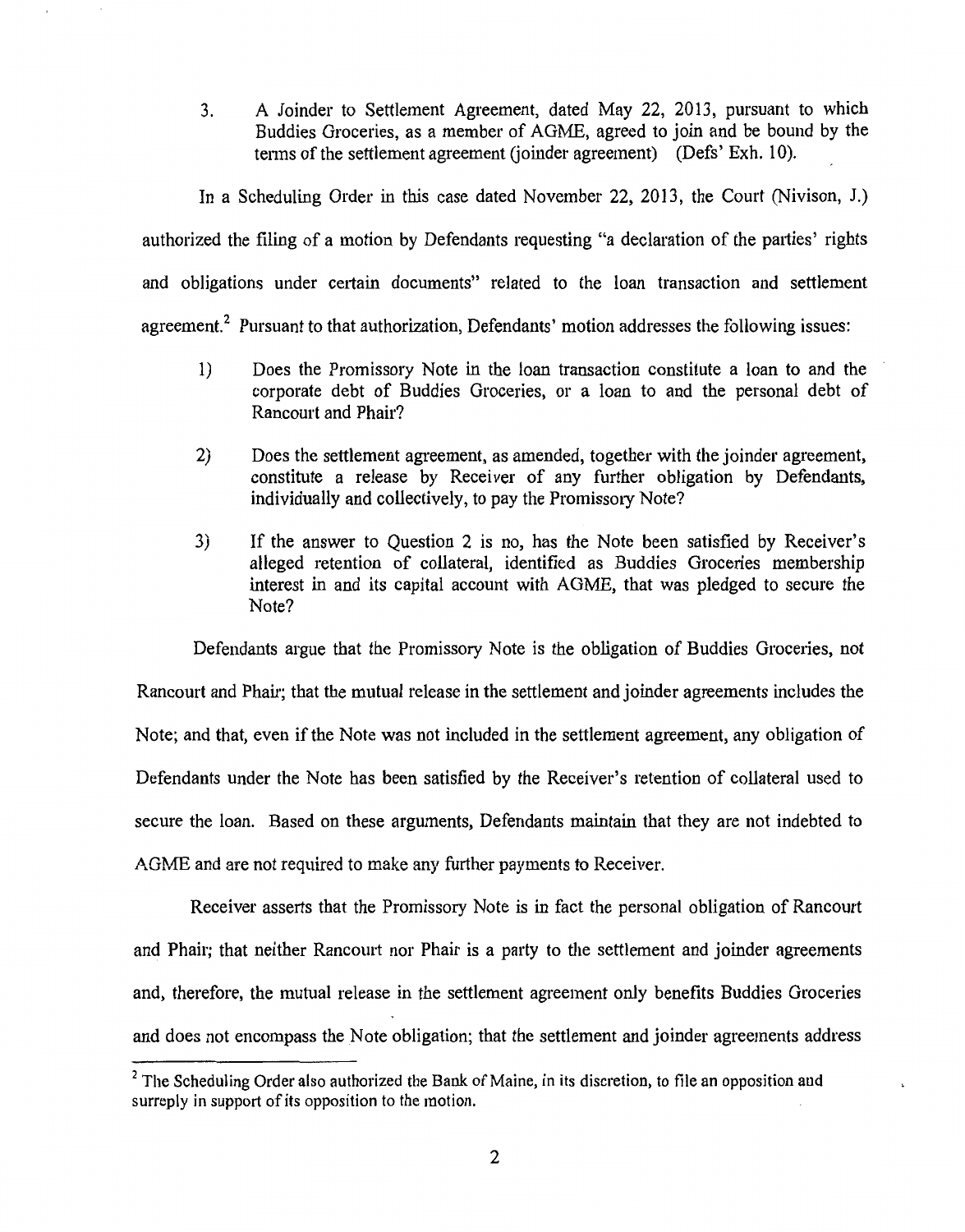only amounts due from Buddies Groceries on the accounts receivable it owes to AGME; and that the "collateral" in question was used to satisfy AGME's obligations to the Bank of Maine ("BOM") and is not available to offset the Note obligation.

# FACTUAL BACKGROUND

The following facts are not disputed. AGME distributed and delivered grocery-related products to independent retailers throughout northern New England. AGME would enter into membership agreements with these retailers, who would then become customers of AGME. Those agreements and AGME's by-laws required that, as a precondition to purchasing grocery products, each member had to acquire one share of Class A Voting Common Stock in AGME and two shares of Class B Preferred Stock.<sup>3</sup> See Defs.' Exh. 9 at 3-4. The member had to pay for the Class A stock upon execution of the membership agreement. *Id.* The Class B stock was purchased by way of a minimum 1% surcharge assessed on product sales to the member. *Id.*  The member also agreed that initial surcharge payments would be used to establish a capital account until the book balance of the capital account toialed a "Factor" amount established by AGME. *Id.* In addition, the member also had the option of making additional surcharge payments to the capital account to establish an excess capital amount in addition to the Factor. *Id.* Finally, in the event that a member ceased to be eligible for membership in AGME, it was "entitled to be paid the book balance of its Factor." *!d.* 

Buddies Groceries was and is a Maine corporation. Phair is its President and Rancourt its Treasurer. Together, they are also the sole shareholders of Buddies Groceries.

In 1995, Buddies Groceries and AGME entered into a membership agreement. AGME supplied grocery products to Buddies Groceries on account and billed Buddies Groceries for

<sup>&</sup>lt;sup>3</sup> This business relationship is also discussed in the summary judgment Decision and Order, dated February 15, 2013, in the related matter of *Ebbert v. P&L Country Market, Inc.*, BCD-CV-11-35 (Bus. & Consumer Ct., Feb., 15, 2013) (Nivison, J.).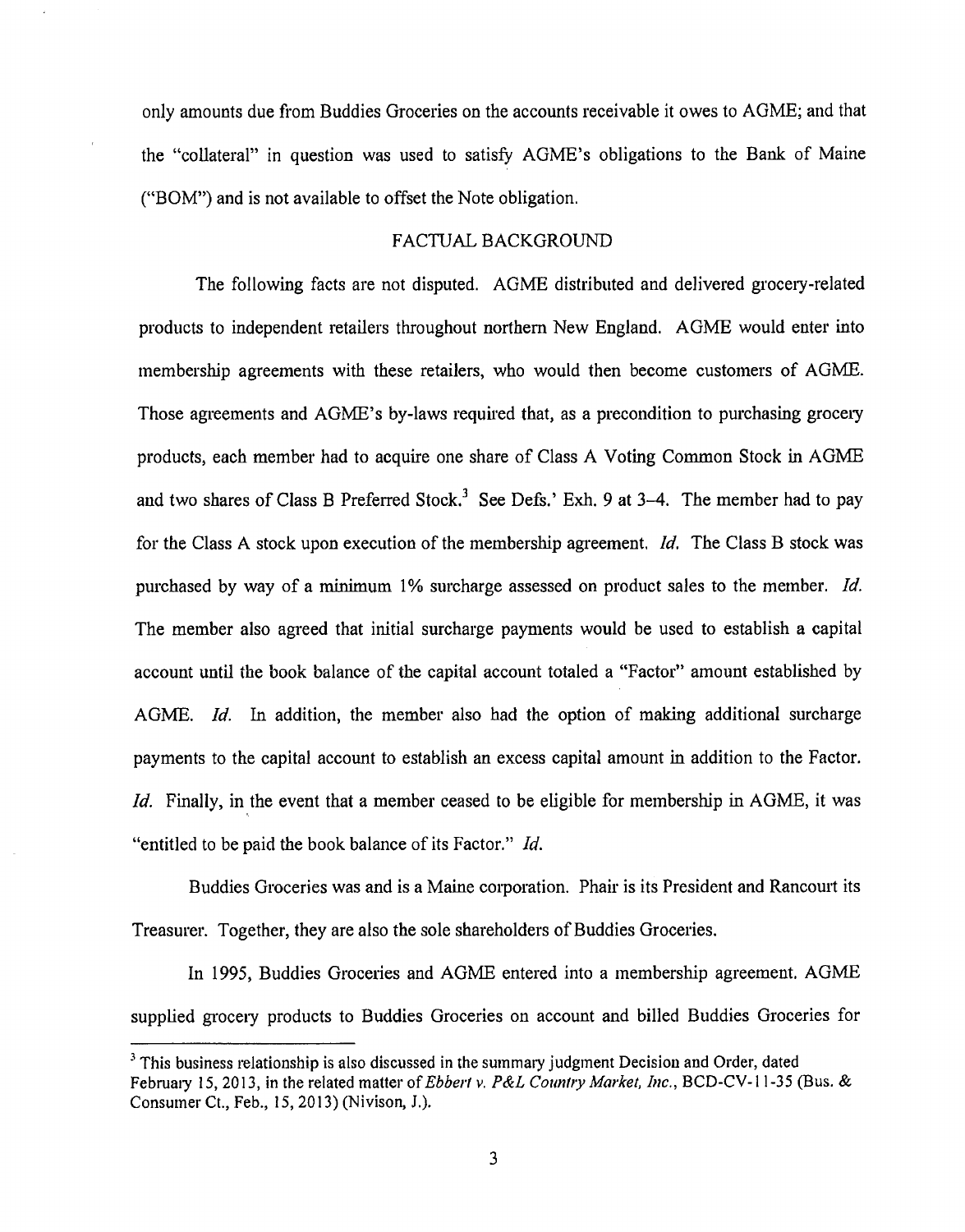them. As required by the agreement and AGME's by-laws, Buddies Groceries purchased one share of Class A Voting Common Stock in AGME and two shares of Class B Preferred Stock; paid a minimum 1% invoice surcharge to fund its capital account; and made additional payments to establish excess capital in its capital account.

Also, as was required of aU AGME members by the membership agreement and bi-laws, Buddies Groceries "agreed that the book balance of its capital account was subject to any subordination agreements that AGME might have with its lending institutions." *!d.* at 4 "In September 2005, AGME established a \$6,500,000 line of credit with [BOM and] granted the Bank a security interest in AGME's accounts receivable." Order on Motion for Summary Judgment, *Ebbert v. P&L Country Market, Inc.*, BCD-CV-11-35 (Bus. & Consumer Ct., Feb. 15, 2013) (Nivison, J.) at 3.

On November 18, 2008, Defendants entered into a \$40,000 loan transaction with AGME. As part of the loan transaction, Phair and Rancourt executed several documents:

- 1. A Loan Agreement signed by Phair and Rancourt in three designated capacities: (a) "doing business as Buddies Groceries, Inc.", (b) as officers of Buddies Groceries and (c) as Guarantors;
- 2. A Promissory Note in the principal sum of \$40,000 signed by Phair and Rancourt without designation;
- 3. A Borrower Security Agreement signed by Phair and Rancourt in two designated capacities: (a) "doing business as Buddies Groceries, Inc.", and (b) as officers of Buddies Groceries;
- 4. A Pledge and Security Agreement signed by Phair and Rancourt in two designated capacities: (a) "doing business as Buddies Groceries, Inc.", and (b) as officers of Buddies Groceries;
- 5. An Inventory Purchase Agreement signed by Phair and Rancourt as officers of Buddies Groceries; and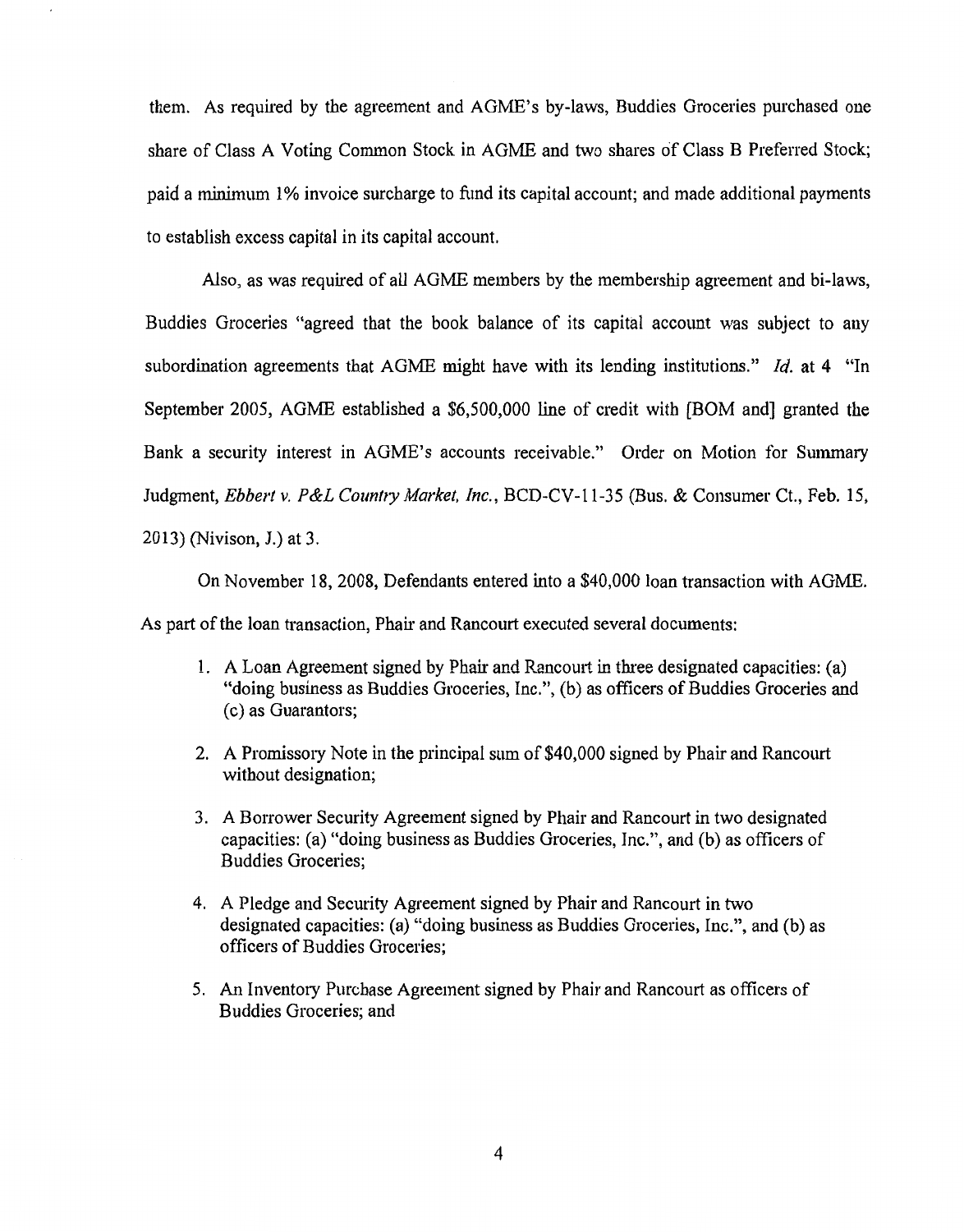6. Phair and Rancourt each individually executed and gave personal Unlimited Guaranties to AGME with respect to various obligations that included the Promissory Note.

*(See* Defs.' Exhs. 1-7.)

On December 28,2010, pursuant to a letter agreement with BOM, AGME agreed that all capital accounts "shall at all times be subordinate to the payment of' a revolving credit line to BOM. (Defs'. Exh 9 at 4) On April 27, 2011, BOM sued AGME for breach of contract and unjust emichment. *ld.* at 2. On that same date, the court appointed Receiver to take custody and control of AGME's assets, including those that constituted BOM's collateral, and to wind up the business of AGME. Id. at 2; *see also* note 1. The receivership Order was amended on June 15, 2011. *!d.* At the commencement of the receivership, all of the AGME capital accounts, including that of Buddies Groceries, were unfunded. *Cf.* Order on Motion to Intervene, *Savings Bank of Me. v. Assoc. Grocers of Me., Inc.,* BCD-CV-11-36 (Bus. & Consumer Ct., Dec. 20, 2011).

On June 13, 2011, Receiver sent Defendants a notice of default on the loan.

In April 2012, Receiver initiated this lawsuit against Rancourt and Phair to collect sums allegedly owed by them to AGME under the Promissory Note, and separately against Buddies Groceries to collect on accounts receivable allegedly owed by Buddies Groceries to AGME.<sup>4</sup> This is one of several actions brought by Receiver against former AGME members.<sup>5</sup>

<sup>&</sup>lt;sup>4</sup> Receiver's complaint asserts four causes of action against Buddies Groceries based on the outstanding accounts receivable obligation: breach of contract (Count T); action on account annexed (Count II); unjust enrichment (Count III); and quantum meruit (Count IV); and asserts three claims against Rancourt and Phair, individually, based on the Promissory Note: breach of contract (Count V); unjust enrichment (Count VI); and breach of guaranty (Count VII).

<sup>&</sup>lt;sup>5</sup>On August 10, 2012, the court consolidated 30 of those cases, including this one, for the determination of a motion and cross-motion for summary judgment having an issue central to all of them, to wit: whether Defendants in each of the consolidated cases is entitled to a setoff in the amount of each Defendants' capital account book balance against the amount claimed by Receiver to be owed on account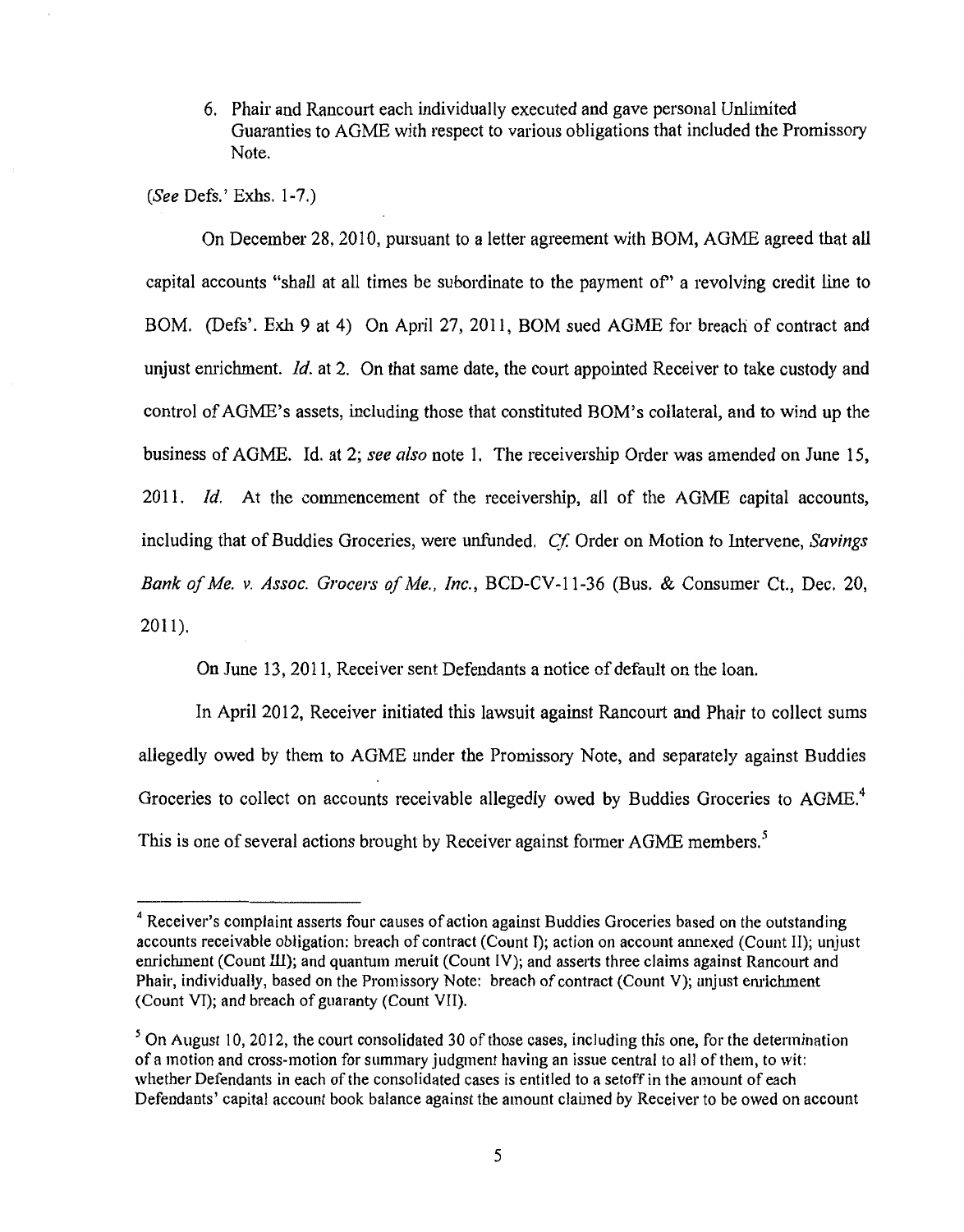In 2013, many former members of AGME who were being sued by Receiver participated in a judicially assisted settlement conference in an attempt to resolve their disputes. Neither Phair nor Rancourt personally participated in the settlement process, but Defendants were represented at the conference by Attorney Joseph Goodman.<sup>6</sup> As a result, on May 6, 2013, Receiver, BOM and three fonner members of AGME entered into a Settlement Agreement and Mutual Releases ("settlement agreement"); however, Buddies Groceries was not among them. Nevertheless, the settlement agreement allowed other former members of AGME to participate in the settlement by executing a separate Joinder To Settlement Agreement (''joinder agreement").

Buddies Groceries executed the joinder agreement on May 22, 2013, and paid the settlement payment required of it under the settlement agreement: \$13,686. The settlement payment was a discounted amount that fully resolved Buddies Groceries' accounts receivable obligation. (Defs' Exh. 9 at Exh. A). This payment was calculated as of the date of the settlement agreement by taking the gross amount of Buddies Groceries' accounts receivable obligation (\$19,304) and subtracting 29.1% of the lesser of that accounts receivable figure or the balance in Buddies Groceries' capital account, including its excess capital amount, (\$39,605) *(!d.* at 9 at 6; see also *!d.* at Exh. A). This provision for calculating the settlement payment did not mean that Buddies Groceries actually had money in its capital account to apply to the payment; as noted earlier, the capital account was unfunded when the receivership began.

for unpaid product purchases. *See Ebbert v. Joseph Sleeper* & *Sons, Inc.,* BCD-CV-12-28 (Bus. & Consumer Ct., Aug. 12, 2012) (Nivison, J.) ("Through the motion, Plaintiff is deemed to have generated the issue in all of the consolidated cases.") The court determined that umesolved factual issues precluded summary judgment.

<sup>&</sup>lt;sup>6</sup> Buddies Groceries has since retained Attorney Robert Sandy as counsel; Attorney Sandy did not participate in the settlement conference.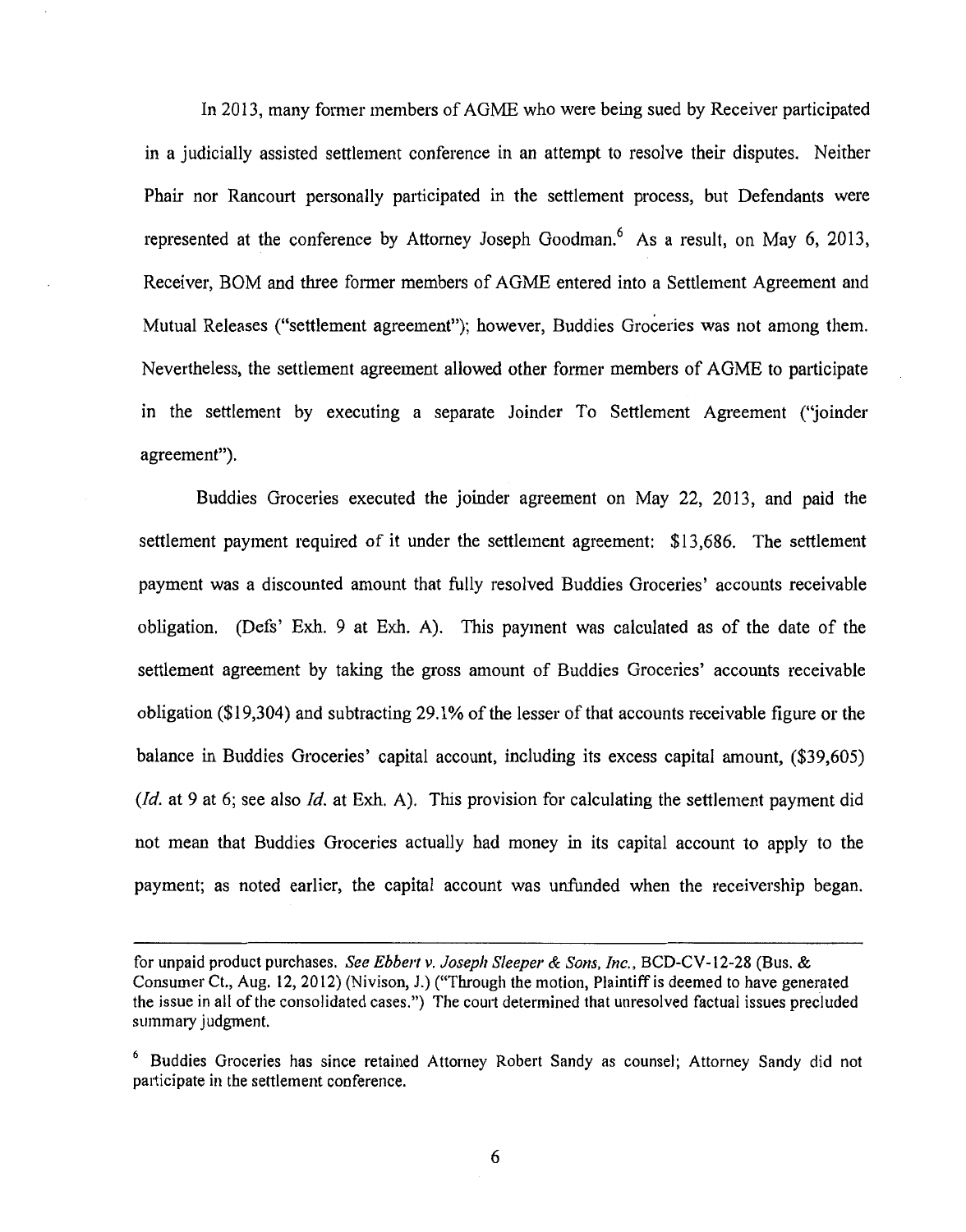Rather, it was simply a formula for determining a compromised payment to be made by Buddies Groceries in full satisfaction of the Receiver's claim for the outstanding accounts receivable. Pursuant to the settlement agreement, Buddies Groceries paid the settlement amount in four equal monthly payments. *!d.* 

Thereafter, a dispute arose as to whether the compromised resolution under the settlement and joinder agreements applied only to the accounts receivable amount owed by Buddies Groceries to  $AGME<sup>7</sup>$  or whether the agreements also applied to amounts owed under the Promissory Note. This particular dispute is at the heart of Defendants' motion to declare the rights of the parties and centers around interpretations of the Promissory Note and the settlement and joinder agreements.

# PROCEDURAL BACKGROUND

As styled, Defendant's motion appears to be an anomaly. There is no request for a declaratory judgment in this case and Maine's Rules of Civil Procedure do not expressly provide for a motion to declare the rights of parties in contract litigation. However, at oral argument counsel offered that the motion may be likened to one for summaty judgment and the parties stipulated that the court could decide the motion on the court record, which includes the operative loan documents reflecting the contractual relationships between AGME, Buddies Groceries, Rancourt and Phair.<sup>8</sup> *See Sears, Roebuck & Co. v. State Tax Assessor*, 2012 ME 110, <sup>~</sup>4, 52 A.3d 941 (outlining a similar process where the court determined a legal issue based upon stipulated facts). While this process is somewhat analogous to summary judgment practice, there

 $<sup>7</sup>$  At the time this litigation was commenced in April 2012, the balance on Buddies Groceries' accounts</sup> receivable owed to AGME was \$19,303.66.

<sup>&</sup>lt;sup>8</sup> The parties also agreed that if the Court determined that more information, testimony, or documentation was needed for a full declaration of the rights of the parties, the Court should deny the motion.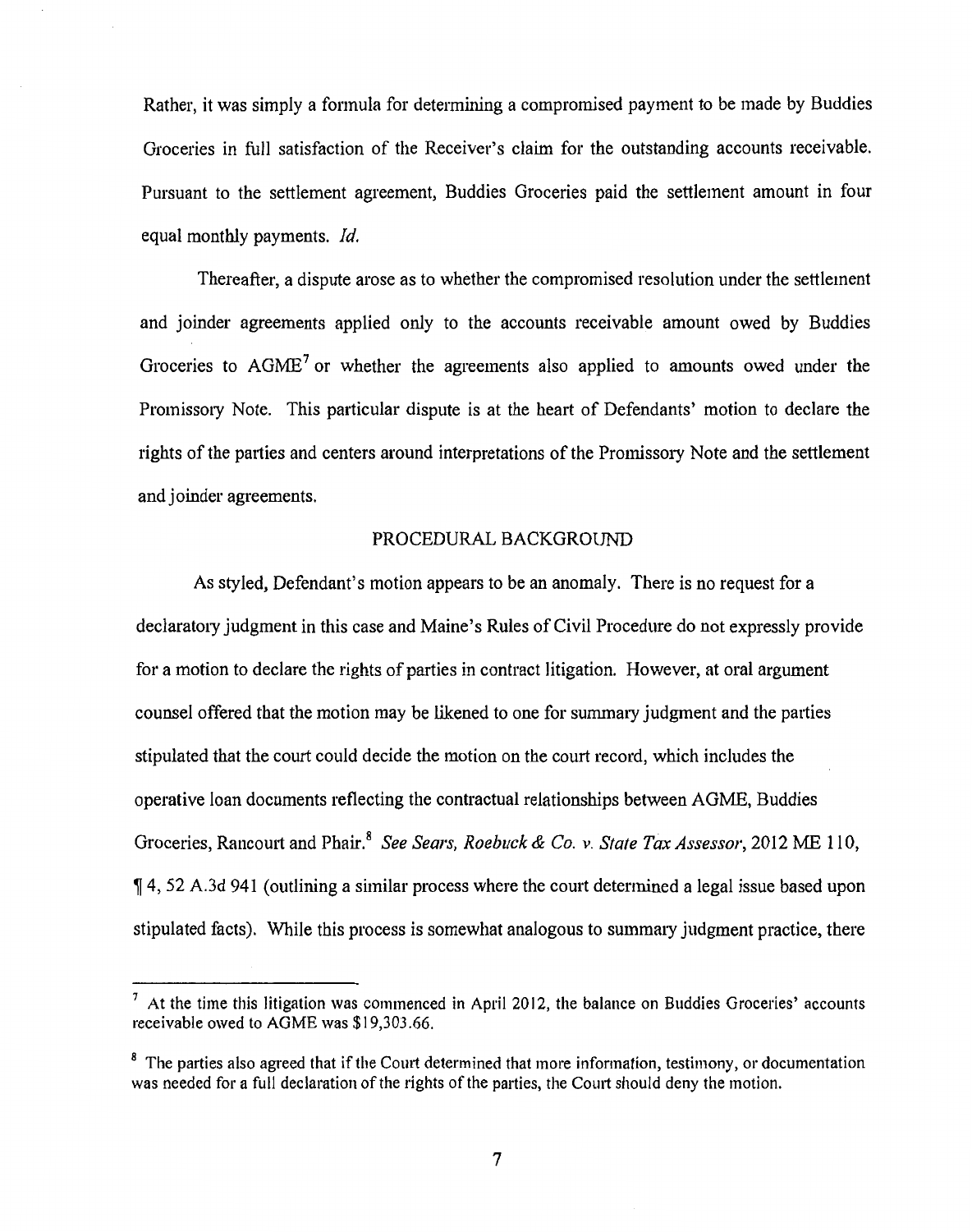is a difference. Because the motion is submitted for a decision on a stipulated record, the court is entitled to determine any factual issues from the stipulated record and draw any necessary inferences if it can. *See Boston Five Cents Savings Bank v. Secretary of HUD*, 768 F.2d 5, 11-12  $(1<sup>st</sup> Cir.1985)$ . Whereas, on a motion for summary judgment the court is not allowed to decide any factual issues for which the facts are in dispute. *Id.* 

With this procedural backdrop in mind, the court now considers what is basically a contract dispute. The interpretation of a contract and the interpretation of a settlement agreement involve the same principles. *See Flaherty v. Muther*, 2013 ME 39,  $\parallel$  17, 65 A.3d 1209. The interpretation of each and the question of "whether or not its terms are ambiguous are questions of law." *Beal v. Allstate Ins. Co.*, 2010 ME 20,  $\sqrt{ }$  26, 989 A.2d 733. "Contract language is only ambiguous if it is reasonably susceptible [to] different interpretations." *Richardson v. Winthrop Sch. Dep't*, 2009 ME 109, ¶ 9, 983 A.2d 400 (quotation marks omitted). If a contract is unambiguous, it is interpreted "according to the plain meaning of the language used," *Camden Nat'l Bank v. S.S. Navigation Co., 2010 ME 29, ¶ 16, 991 A.2d 800, "without resort to extrinsic* evidence," *Am. Prot. Ins. Co. v. Acadia Ins. Co.*, 2003 ME 6, 11, 814 A.2d 989.

In like manner, "[a] contract should be construed viewing it as a whole. An interpretation that would render any particular provision in the contract meaningless should be avoided." *McCarthy v. U.S.I. Corp.*, 678 A.2d 48, 52 (Me. 1996) (citation omitted). Further, "[i]t is a well established principle that a contract is to be interpreted to give effect to the intention of the parties as reflected in the written instrument, construed in respect to the subject matter, motive and purpose of making the agreement, and the object to be accomplished." *Coastal Ventures v. Alsham Plaza, LLC*, 2010 ME 63, 126, 1 A.3d 416 (quotation marks omitted).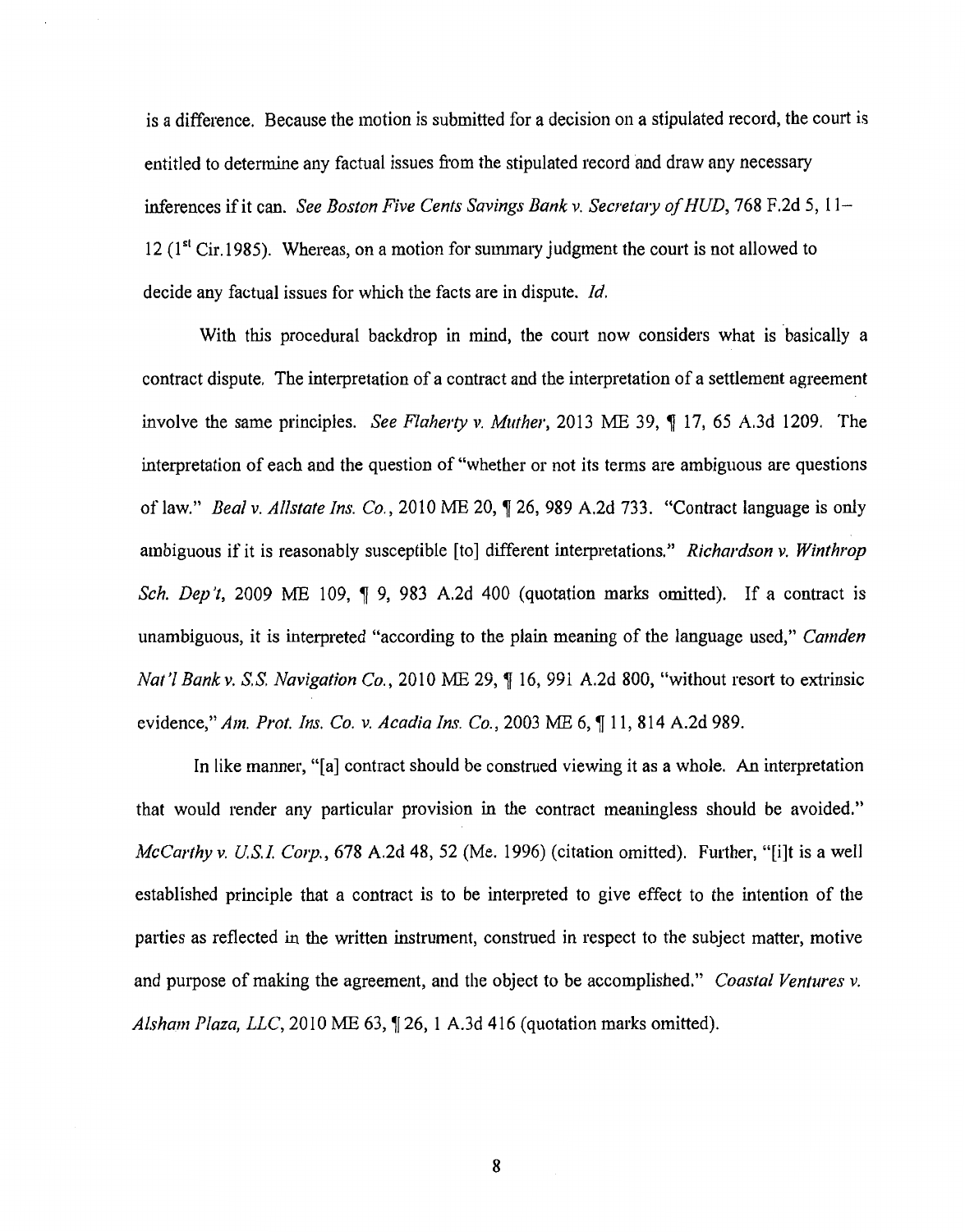#### DISCUSSION

At the outset of this Order, the court articulated the issues raised by Defendants' motion. As to the first issue, the court is asked to interpret the Promissory Note to determine whether it is the corporate obligation of Buddies Groceries, or the personal obligation of Rancourt and Phair. As to the second, the court is asked to determine whether, in addition to releasing AGME's accounts receivable claim against Buddies Groceries, the settlement and joinder agreements also released AGME's claims under the Promissory Note. If the court concludes that the Note obligation is not released under the settlement and joinder agreements, then a third issue may be generated as to whether Receiver has retained collateral that was pledged to secure the Promissory Note and, if so, whether the retention of that collateral has satisfied any remaining obligations of Defendants under the Note.

# A. The 2008 Promissory Note and Loan Transaction

Defendants argue that the Promissory Note unambiguously provides that it is solely the corporate obligation of Buddies Groceries. In support, Defendants point to paragraphs in the Note which refer to the obligations of the Note's "Borrower" in other loan documents:

# Inventory Purchase Agreement.

Paragraph 4 (PREPAYMENT) of the Note provides that the prepayment of the Note does not change "Borrower's obligations or performance defined in the Inventory Agreement." (Defs.' Exh. 2 at 1.); and

Paragraph 11 (SUPPLY PURCHASE RELATIONSHIP) of the Note provides that the loan is made "in express reliance on maintenance by the Borrower of a supply purchase relationship with Lender as more full (sic) set forth in the Inventory Agreement ... and the full and faithful petformance by Borrower of all obligations under the Inventory Agreement." *(!d.* at 5.)

The Inventory Agreement, actually called the Inventory Purchase Agreement, does not use the term Borrower. The only parties to the Inventory Agreement are AGME and Buddies Groceries, referred to as the "Customer", and the agreement is signed by Phair and Rancourt as officers of Buddies Groceries. (Defs.' Exh. 5)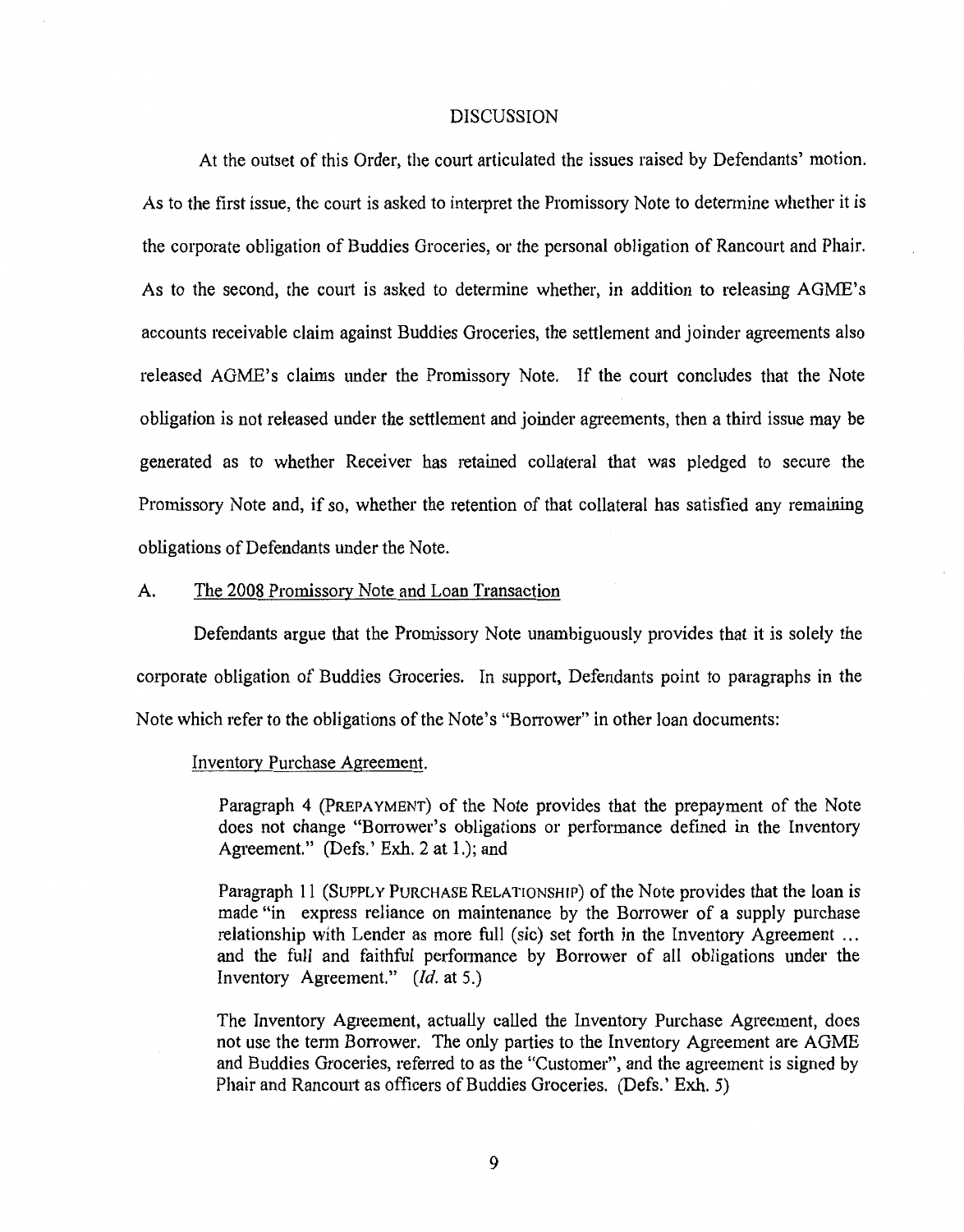#### Borrower Security Agreement and Pledge and Security Agreement.

Paragraph 5 (SECURITY) of the Note provides that the "Note is also secured pursuant to the terms and conditions of (a) a Security Agreement ... between the Borrower and Lender ..., and (b) a Pledge and Security Agreement ... between Borrower and Lender pledging Borrower's membership in" AGME. (Defs.' Exh. 2 at 1-2.)

There is no Security Agreement in the loan transaction documents; however, there is a Borrower Security Agreement. (Defs.' Exh. 3) That agreement does not use the term Borrower; however, the only parties are AGME, as the Secured Party, and Buddies Groceries, as the Debtor. It is signed by Phair and Rancourt in two designated capacities: (a) "doing business as Buddies Groceries, Inc.", and (b) as officers of Buddies Groceries;

The Pledge and Security Agreement also does not use the term Borrower; however, the only parties are AGME, as the Secured Party, and Buddies Groceries, as the Pledgor. (Defs.' Exh. 4) It is also signed by Phair and Rancourt in the identical capacities designated in the Borrower's Security Agreement.

Further, paragraph 6 (DEFAULT) of the Note provides that "the failure of the Borrower to timely pay accounts receivable from Borrower to Lender" constitutes an event of default. (Defs.' Exh. 2 at 2.) The only Defendant obligated to pay accounts receivable to the Lender AGME is Buddies Groceries. In addition, the Loan Agreement identifies the "Borrower" as Phair and Rancourt "doing business as Buddies Groceries", and is signed by them as "doing business as Buddies Groceries, Inc.", and as officers of Buddies Groceries. (Defs.' Exh. 1)

In the alternative, Defendants argue that, based upon the foregoing, the designation of the "Borrower" in the Note is ambiguous.

The court has reviewed all of these documents and agrees with Receiver that the key document in this particular analysis is the Promissory Note itself. In the opening paragraph, the Note identifies the "Borrower" as "the undersigned". (Defs. Exh. 2 at 1.) Phair and Rancourt signed the Note below the "Borrower" signature line, without any designation, qualification or limitation. *(!d.* at 6.) The Note does not expressly name Buddies Groceries at all, and does not expressly refer to Phair and Rancourt as acting in any capacity for or on behalf of Buddies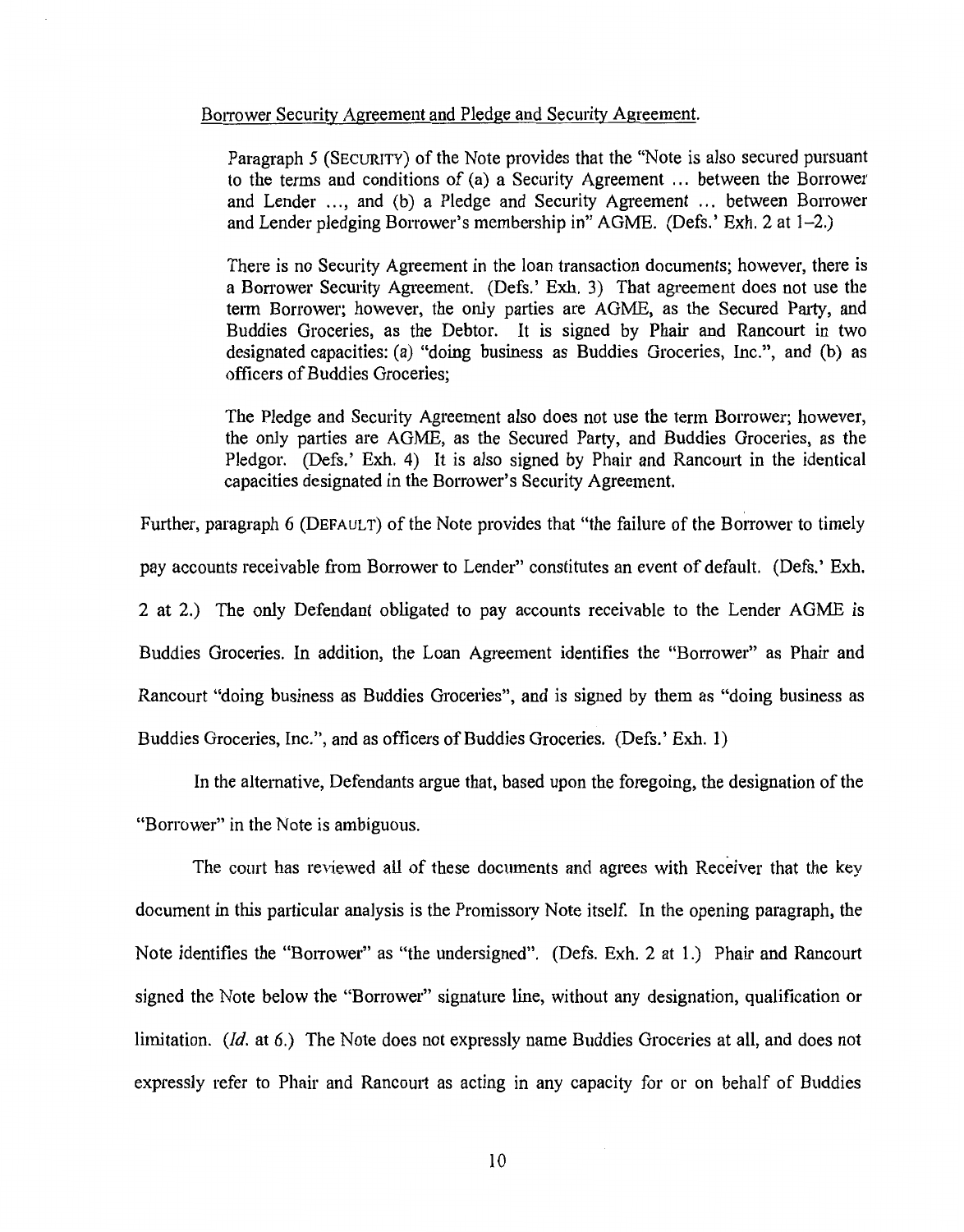Groceries. Although paragraph 12 of the Note does provide that "[i]f Borrower is an individual, Borrower represents that it is voluntarily acting as a sole proprietorship and is not acting in an individual capacity in connection with this loan", that same paragraph later provides that "Borrower shall mean each undersigned party" *(Id.* at 5-6.) *See Bank of America, N.A. v. Barr*, 2010 ME 124, ~ 26, 9 A.3d 816 (citing *See Laddv. Scudder Kemper Invs., Inc.,* 433 Mass. 240, 741 N.E.2d 47, 49-50 (2001) (stating that a sole proprietorship is a business form in which an individual owns the business and a sole proprietor "refers to a single individual who owns a business"); *Recalde v. ITT Hartford*, 254 Va. 501, 492 S.E.2d 435, 437 (1997) (stating that a sole proprietorship is a "fotm of business in which one person owns all the assets of the business in contrast to a patinership, trust or corporation").

Defendants acknowledge, as they must, that the Promissory Note is signed by Phair and Rancourt without qualification. However, they assert that, on its face, the Note is nonetheless a corporate obligation because it also refers to Phair and Rancourt as "Guarantors" and expressly states that it is secured by the personal Unlimited Guarantees of Phair and Rancourt. (Defs.' Exh. 2 at 1.) According to Defendants, there would be no purpose served by the Unlimited Guaranties if the Note was already the personal obligation of Phair and Rancourt.

The Court is not persuaded by this argument because the guaranties signed by Rancourt and Phair encompass more than the Note; they include all claims of AGME against Rancourt, Phair, and Buddies Groceries "now existing or hereafter arising." (Defs.' Exh. 6 §1.2; Defs.' Exh. 7 § 1.2.) The guaranties serve a purpose other than merely securing the note. Second, the reference to Guarantors in the Note is under the heading of"Security," which lists all the security for the Note, including other documents that are patt of the loan transaction. The fact that Phair and Rancourt signed the Note in their individual capacities and also signed separate personal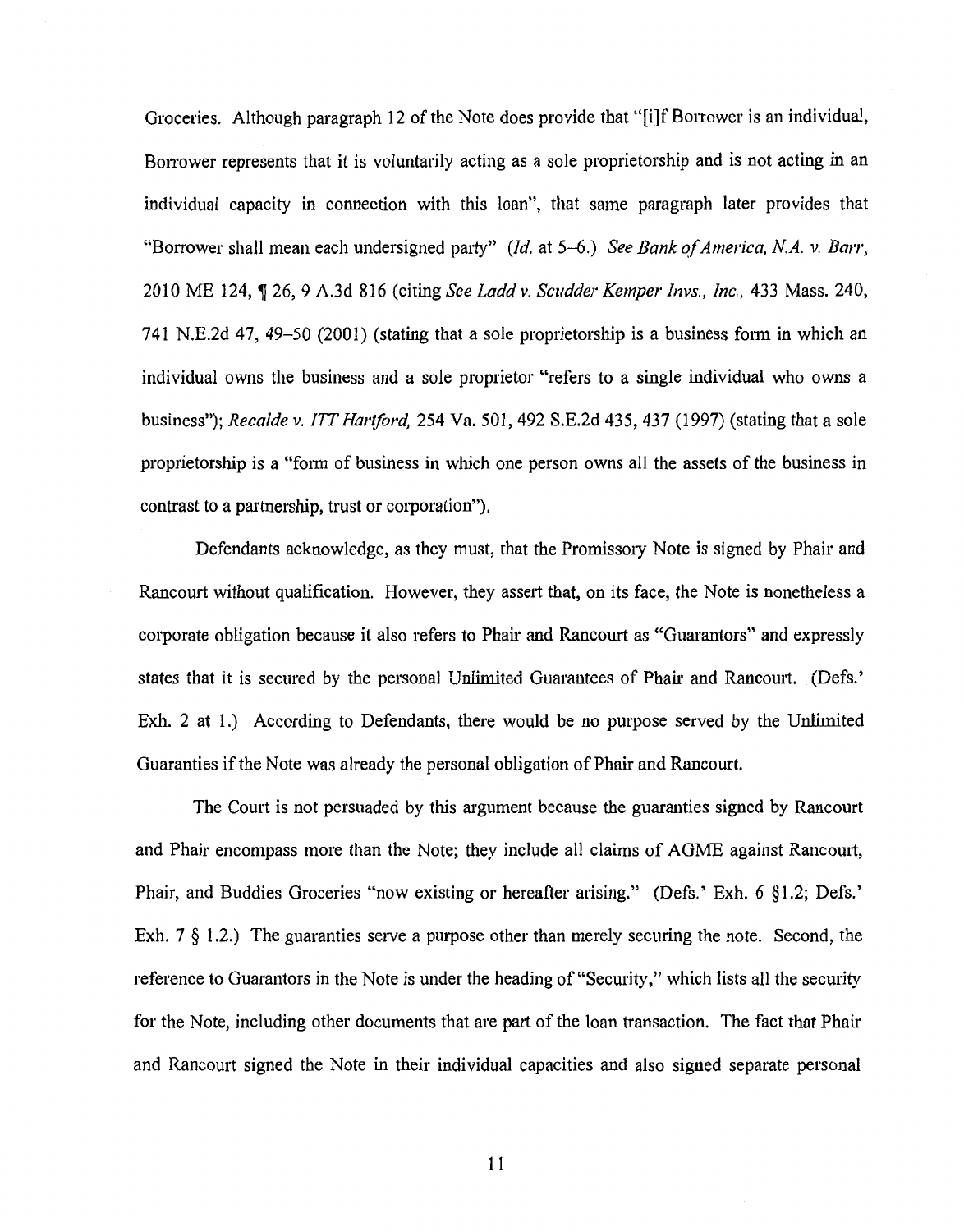guaranties, which encompasses more obligations than the Note, does not render the Note ambiguous as to the identity of the debtor-Borrower.

The court understands that the Note is one document in a series of agreements memorializing the loan transaction, and that those other agreements most often refer to the capacity in which Phair and Rancourt are acting as "doing business as Buddies Groceries". Defendants interpret this language as clearly establishing a corporate obligation. The court, however, views this designation not as one creating a corporate obligation, but as one identifying the nature of the loan transaction. Read together, the documents encompassing the loan transaction comprise a *business* loan from AGME to Phair and Rancourt, to be used for business purposes, i.e. Buddies Groceries. In context, Phair and Rancourt unambiguously, and personally, incurred a debt to AGME for the benefit of Buddies Groceries. Again, at the heart of it, Buddies Groceries did not sign the Note. Phair and Rancourt did and their promise to pay according to the terms of the Note is controlling.

# B. The Settlement Agreement

The second issue relates to the scope of the settlement agreement and its mutual releases between the AGME Members, Receiver and Bank of Maine ("BOM"). The driving question is whether AGME's claims under the Promissory Note are included in and extinguished by the Receiver's release in the settlement agreement. In full, that release is as follows:

8. The Receiver Release. In consideration for (a) the Settlement Payment, (b) the Member Release, and (c) other good and valuable consideration, the receipt, adequacy, and sufficiency of which the Receiver hereby acknowledges, and except for the obligations of each Member and BOM set forth in the Agreement, the Receiver, on behalf of himself and his principals, agents, attorneys, representatives, successors, predecessors, assigns, heirs, probate estate, and any other person acting on his behalf, hereby forever releases, disclaims, and discharges each Member and its principals, agents, attorneys, representatives, successors, predecessors, assigns, heirs, probate estate, and any other person acting on its behalf, from any and all debts, liabilities, obligations, claims,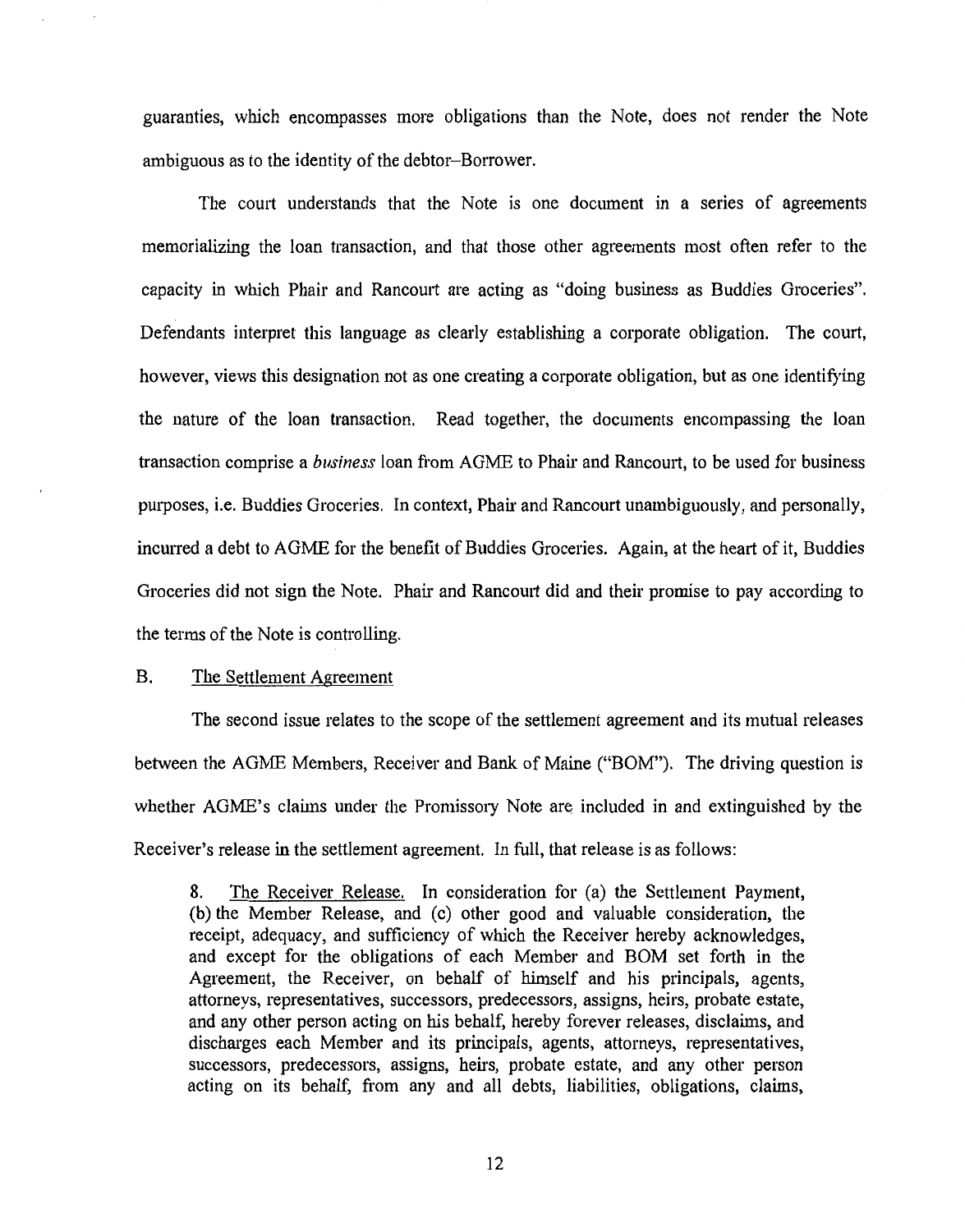demands, agreements, promises, representations, warranties, complaints, suits, rights or causes of action, damages, attorneys' fees, penalties, interest, costs, injunctive relief, and/or any other relief available in law or equity that the Receiver has asserted, or presently could assert, whether known or unknown, knowable or unknowable, asserted or unasserted, against such Member, including, but not limited to, claims related in any manner to or arising out of the Member's AR or AGME (the "Receiver Release").

Defs.' Exh. 9 §8.

Addressing this issue, the Court construes the settlement agreement as a whole, *see McCarthy,* 678 A.2d at 52, in order to give effect to the parties' intent, the "motive and purpose of making the agreement, and the object to be accomplished," *Coastal Ventures,* 2010 ME 63, <sup>~</sup>26, 1 A.3d 416. *See also Hallissey v. Sch. Admin. Dist. No.* 77, 2000 ME 143, ~ 9, 755 A.2d 1068 (explaining the purpose of the parties' settlement was to clarify their rights on a particular dispute).

Defendants maintain that the language of the Receiver's release is broad enough to release Phair and Rancourt, individually, from Receiver's claim for amounts owed on the Promissory Note. For example, the release states that Receiver "hereby forever releases, disclaims, and discharges each member and ... any other person acting on its behalf, from any and all" obligations. *!d.* Under Defendants' construction, "any other person acting on [Member's] behalf" must include Phair and Rancourt, and "any and all" obligations must include the Note.

The Court does not agree for several reasons. The Court has already concluded that Phair and Rancourt executed the Note in their individual capacities, not "on behalf of" or in any representative capacity for Buddies Groceries. The Receiver's release clearly applies only to claims and demands that the Receiver has "against such Member", meaning, Buddies Groceries. *Id.* In particular, the release is limited to claims related to accounts receivable owed by Buddies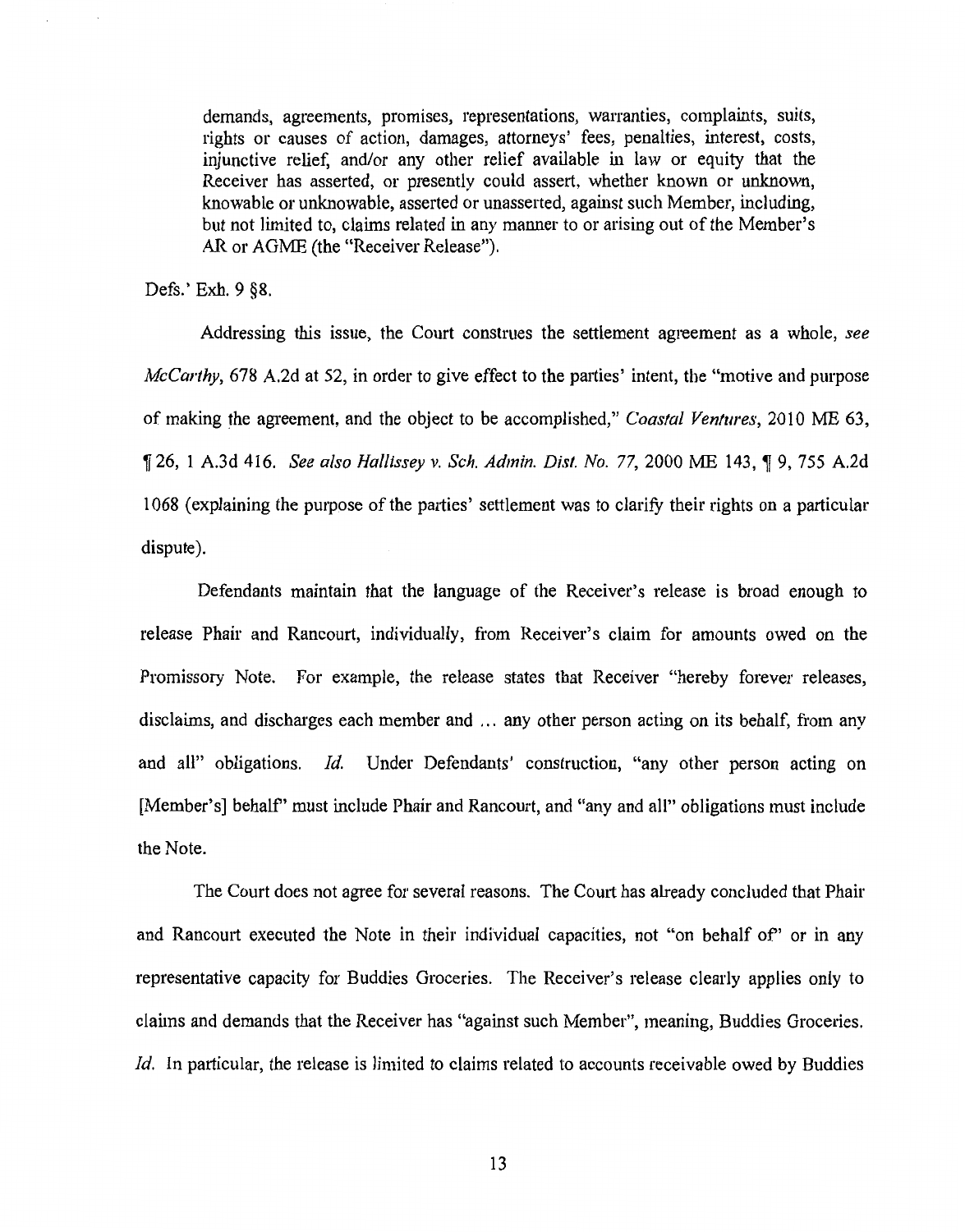Groceries to AGME and does not encompass the Note. A reading of the entire settlement document makes clear that it is directed to the parties' dispute over collection of the accounts receivable owed by members to Receiver and to settle and compromise the issue of whether each member is entitled to use the balance of its capital account as a set off against its accounts receivable obligation:

K. Subsequent to his appointment, the Receiver has attempted to collect the outstanding accounts receivable of AGME that are owed to AGME by certain of the AG Shareholders [(AR)] ...

L. Although some of the AG Shareholders that owe AR have paid the AR either in full or at a discount agreed to by the Receiver, many of the AG Shareholders that owe AR have claimed that they are entitled to set off against the amount of the AR that they owe the book balances of their respective Capital Accounts. The Receiver and [Bank of Maine] have disputed this entitlement.

M. *In an effort to compromise this setoff dispute and avoid further costly litigation, the Parties have entered into the Agreement.* 

(Defs.' Exh. 9 at 5 (emphasis added).)

The settlement agreement is replete with references to the members' capital accounts and the accounts receivable owed by them to AGME; however, there is no discussion of any promissory note obligations. Moreover, the provision regarding Settlement Payments also reinforces the conclusion that the settlement does not apply to the Promissory Note in this case:

Each Member shall pay to the Receiver, in full and complete satisfaction of the Member's AR, plus any interest, costs of collection and/or attorneys' fees payable with respect to the  $AR$  ... (the "Settlement Payment")

*Id.* at 6. This language does not refer to any note obligations.

Defendants argue that the mutual releases are broadly stated insofar as they apply to "any and all" claims, "including but not limited to" the accounts receivable claims. *See Cyr v. Cyr*, 560 A.2d 1083, 1 084 (Me. 1989) (discussing scope of general releases). However, the Member Release specifically states that it is given in consideration of the Receiver and Bank of Maine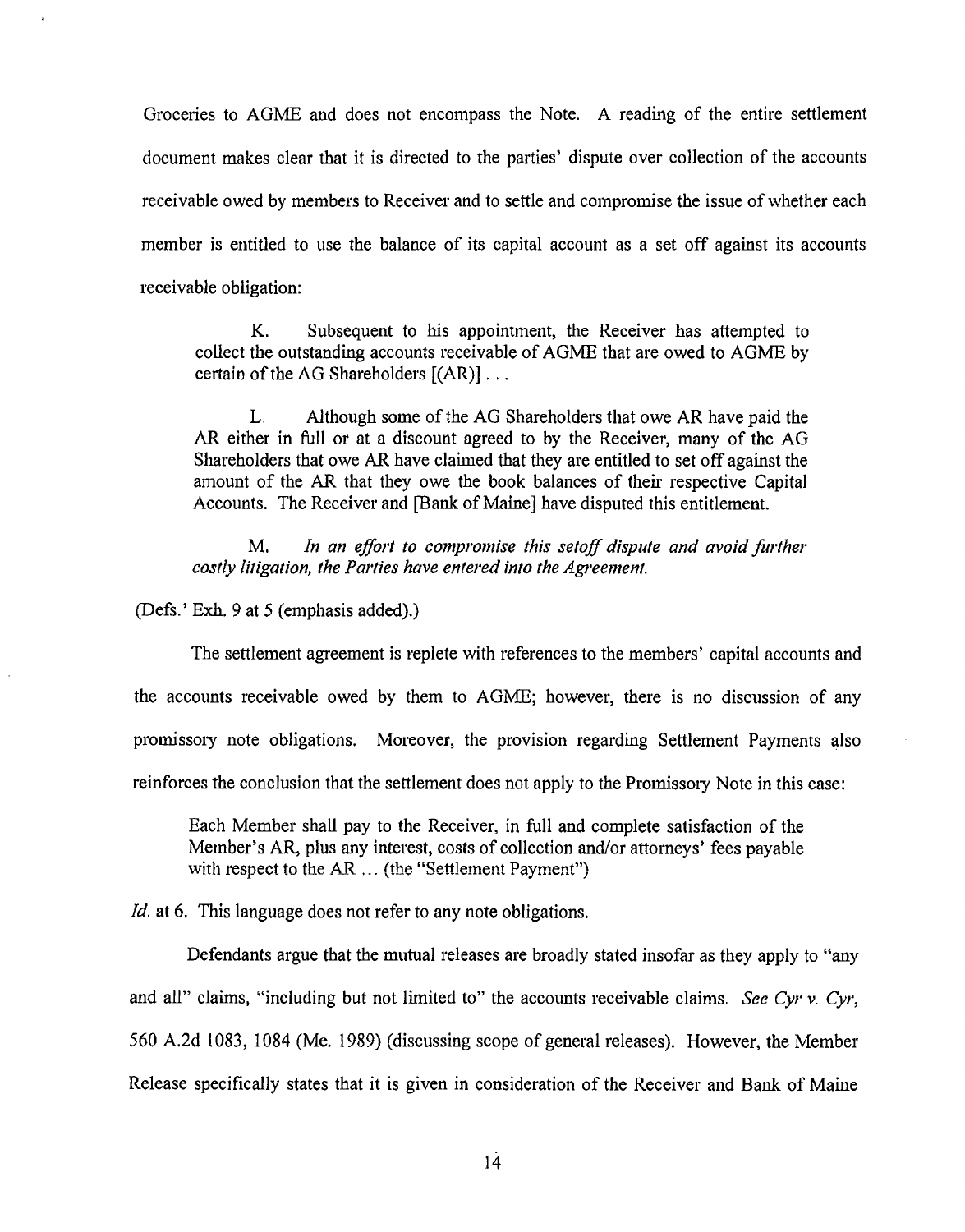accepting the Settlement Payment in satisfaction of each member's accounts receivable. (Defs.' Exh. 9 § 7.)

Accordingly, the Court finds that the intent of the parties in entering into the settlement and joinder agreements was to resolve only the accounts receivable claims and the setoff dispute, not the claims against Buddies Groceries regarding the Promissory Note.

The Court has already determined that the Promissory Note is the personal obligation of Rancourt and Phair, not the corporate debt of Buddies Groceries. The Court now concludes that the settlement agreement is only for the benefit of the *members* of AGME and is principally designed to resolve AGME's accounts receivable claims against them. In this case, the member joining in the settlement through the joinder agreement is Buddies Groceries; the joinder constitutes an agreement between the Receiver, the Bank of Maine, and Buddies Groceries, along with the other former members of AGME who negotiated and joined the settlement agreement. Phair and Rancourt, individually, are not parties to nor expressly mentioned in the settlement agreement. *See F.O. Bailey Co., Inc. v. Ledgewood, Inc.*, 603 A.2d 466, (Me. 1992) (explaining that before a third-party can enforce a contract, the intent to benefit that party must be clear and definite in the contract itself).

# C. The Pledged Collateral

Finally, Defendants assert that in the 2008 loan transaction they pledged the balance of Buddies Groceries' capital account with AGME as security for the Promissory Note and argue that the Note has been satisfied by Receiver's retention of that collateral. The court disagrees.

Pursuant to the Members Contract and AGME's hi-laws, Buddies Groceries agreed that its "capital deposits [were] subject to any subordination agreements [AGME] may have with any lending institutions." (Defs' Exh. 9 at 4.) The balances of all the capital accounts had been

15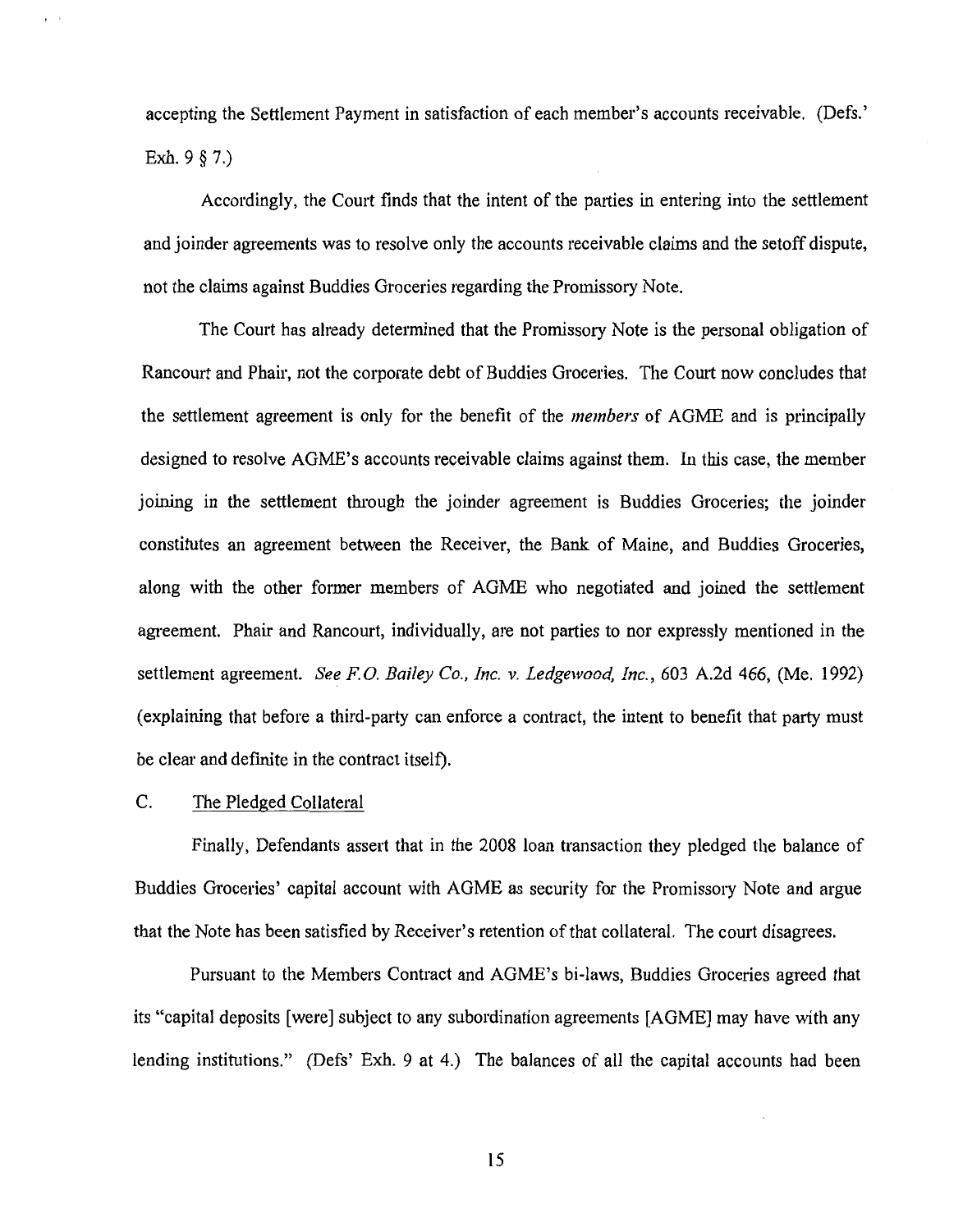pledged by AGME to BOM as part of the security for the bank's loan to AGME. Any balances that might have existed in those accounts were swept by BOM. *Cf.* Order Authorizing Receiver to Distribute Funds From Escrow Account, *Savings Bank of Me. v. Assoc. Grocers of Me., Inc.,*  BCD-CV-11-36 (Bus. & Consumer Ct., Jul. 27, 2012).

All of the AGME capital accounts, including that of Buddies Groceries, were unfunded at the commencement of the receivership and remained unfunded at time of the settlement agreement. *Cf* Order on Motion to Intervene, *Savings Bank of Me. v. Assoc. Grocers of Me., Inc.*, BCD-CV-11-36 (Bus. & Consumer Ct., Dec. 20, 2011). As a result, there can be no "retention" of the unfunded capital accounts by the Receiver.

Accordingly, because Buddies Groceries' capital account is unfunded, the court concludes that it is not available as collateral to apply to the Promissory Noted signed by Phair and Rancourt. Therefore, the Note remains unsatisfied.

# **CONCLUSION**

In sum, the Court concludes and declares that the rights of the parties are as follows:

- 1. The Promissory Note is the joint and several, personal obligation of Phair and Rancourt; it is not the corporate obligation of Buddies Groceries;
- 2. The settlement and joinder agreements do not include or release Receiver's claims against Phair and Rancourt with respect to their obligations under the Promissory Note; and
- 3. Any balance in Buddies Groceries' capital account is unfunded and, therefore, is not available as collateral to apply to the obligations of Phair and Rancourt under the Promissory Note.

Pursuant to M.R. Civ. P. 79(a), the clerk shall incorporate this Order into the docket by

reference.

Dated: June 2, 2014

Thomas E. Humphrey Chief Justice, Maine Superior Court

Entered on the Docket:  $\sqrt{2.77}$ Copies sent via Mail\_Electronically